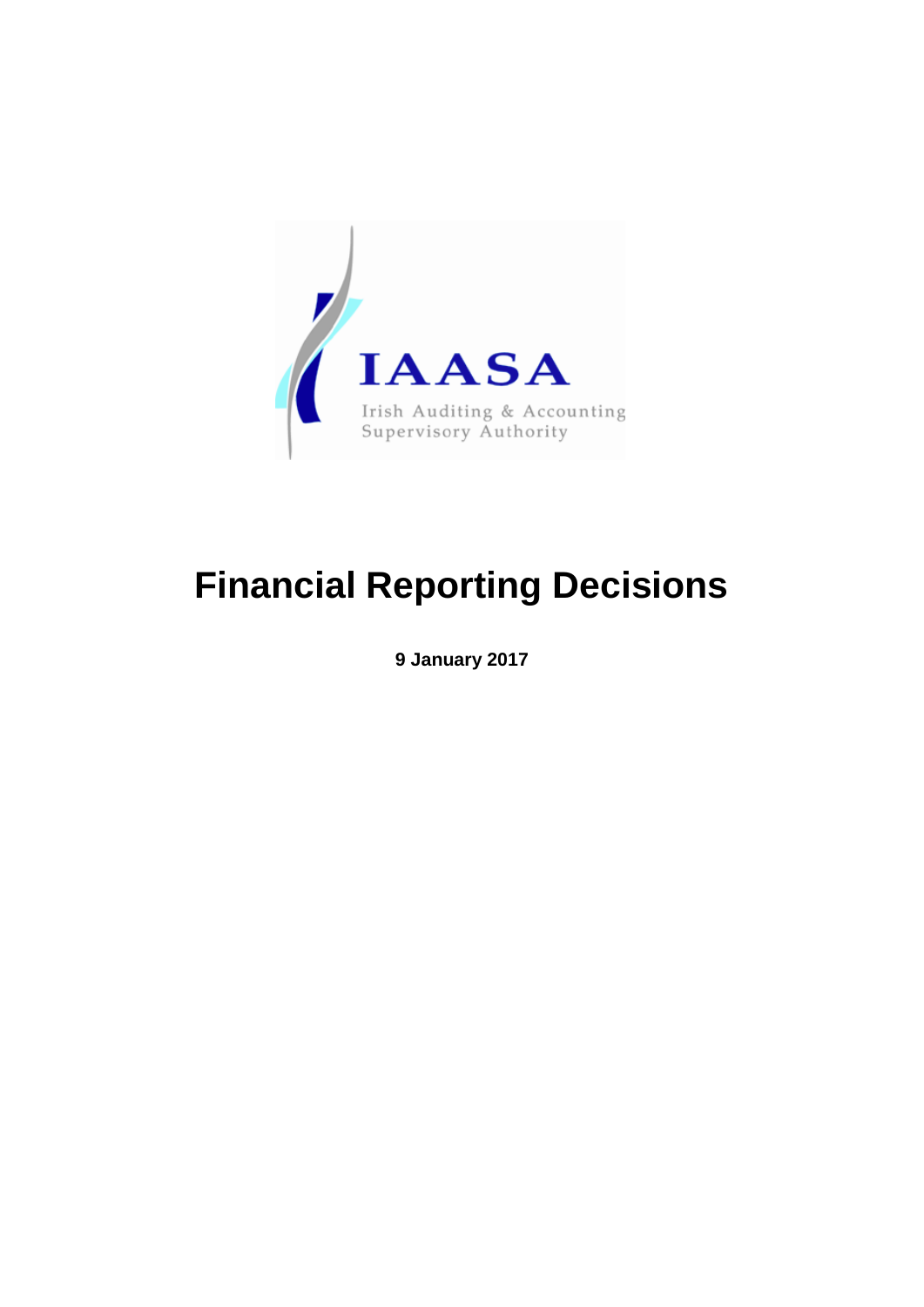| <b>Issuer</b>                                                                                                                                                                                                                                                                              | AerCap Global Aviation Trust                                                                                                                                                                           |  |
|--------------------------------------------------------------------------------------------------------------------------------------------------------------------------------------------------------------------------------------------------------------------------------------------|--------------------------------------------------------------------------------------------------------------------------------------------------------------------------------------------------------|--|
| <b>Report type</b>                                                                                                                                                                                                                                                                         | Annual financial statements                                                                                                                                                                            |  |
| <b>Reporting period</b>                                                                                                                                                                                                                                                                    | Year ended 31 December 2015                                                                                                                                                                            |  |
| <b>Financial reporting framework</b>                                                                                                                                                                                                                                                       | <b>Irish GAAP</b>                                                                                                                                                                                      |  |
| Applicable financial reporting<br>standards                                                                                                                                                                                                                                                | FRS 102 The Financial Reporting Standard applicable in the UK<br>and Republic of Ireland                                                                                                               |  |
| <b>Other Regulations</b>                                                                                                                                                                                                                                                                   | Transparency (Directive 2004/109/EC) Regulations 2007 (S.I. No. 277<br>of 2007) (as amended) ('the Regulations')                                                                                       |  |
| <b>Summary</b><br>AerCap Global Aviation Trust ('the issuer') is an entity engaged in the leasing and financing of commercial<br>jet aircraft and engines.                                                                                                                                 |                                                                                                                                                                                                        |  |
| IAASA performed an unlimited scope examination of the issuer's 2015 annual financial statements.                                                                                                                                                                                           |                                                                                                                                                                                                        |  |
| IAASA concluded that the issuer had not complied, in full, with disclosure requirements of FRS 102 and<br>Regulation 5(4)(c)(ii) of the Transparency Directive. The issuer provided IAASA with undertakings to<br>provide additional disclosures in future financial statements regarding: |                                                                                                                                                                                                        |  |
| Revenue [FRS 102.23.30 - Revenue];<br>a)                                                                                                                                                                                                                                                   |                                                                                                                                                                                                        |  |
| Secured and unsecured notes and subordinated debt [FRS 102.11.42(a) - Basic Financial<br>b)<br>Instruments];                                                                                                                                                                               |                                                                                                                                                                                                        |  |
| The accounting policy for aircraft and equipment purchase commitments and non-refundable deposits<br>C)<br>[FRS 102.8.5 - Notes to the Financial Statements];                                                                                                                              |                                                                                                                                                                                                        |  |
| Assets pledged as security [FRS 102.17.32(a) – Property, Plant and Equipment];<br>d)                                                                                                                                                                                                       |                                                                                                                                                                                                        |  |
| Management Report – fair review of the business [Regulation $5(4)(c)(ii)$ and Rule 6.1 of the<br>e)<br>Transparency Rules of the Central Bank of Ireland <sup>1</sup> ]; and                                                                                                               |                                                                                                                                                                                                        |  |
| f)                                                                                                                                                                                                                                                                                         | Analysis of expenses [FRS 102.5.11 - Statement of Comprehensive Income and Income Statement].                                                                                                          |  |
| <b>Background</b><br>The issuer is a Statutory Trust formed at Delaware, USA having its principal office in Ireland.                                                                                                                                                                       |                                                                                                                                                                                                        |  |
| Outline of financial reporting treatment applied by the issuer and outline of decisions made by<br><b>IAASA</b>                                                                                                                                                                            |                                                                                                                                                                                                        |  |
|                                                                                                                                                                                                                                                                                            | Set out below is an outline of the financial reporting treatment applied by the issuer, the financial reporting<br>decisions made by IAASA, and the corrective actions to be undertaken by the issuer. |  |

 1 The most recent version of the Transparency Rules (4 November 2016) are available at

http://www.centralbank.ie/regulation/marketsupdate/Documents/161104%20Transparency%20Rules%20-%20PDF.pdf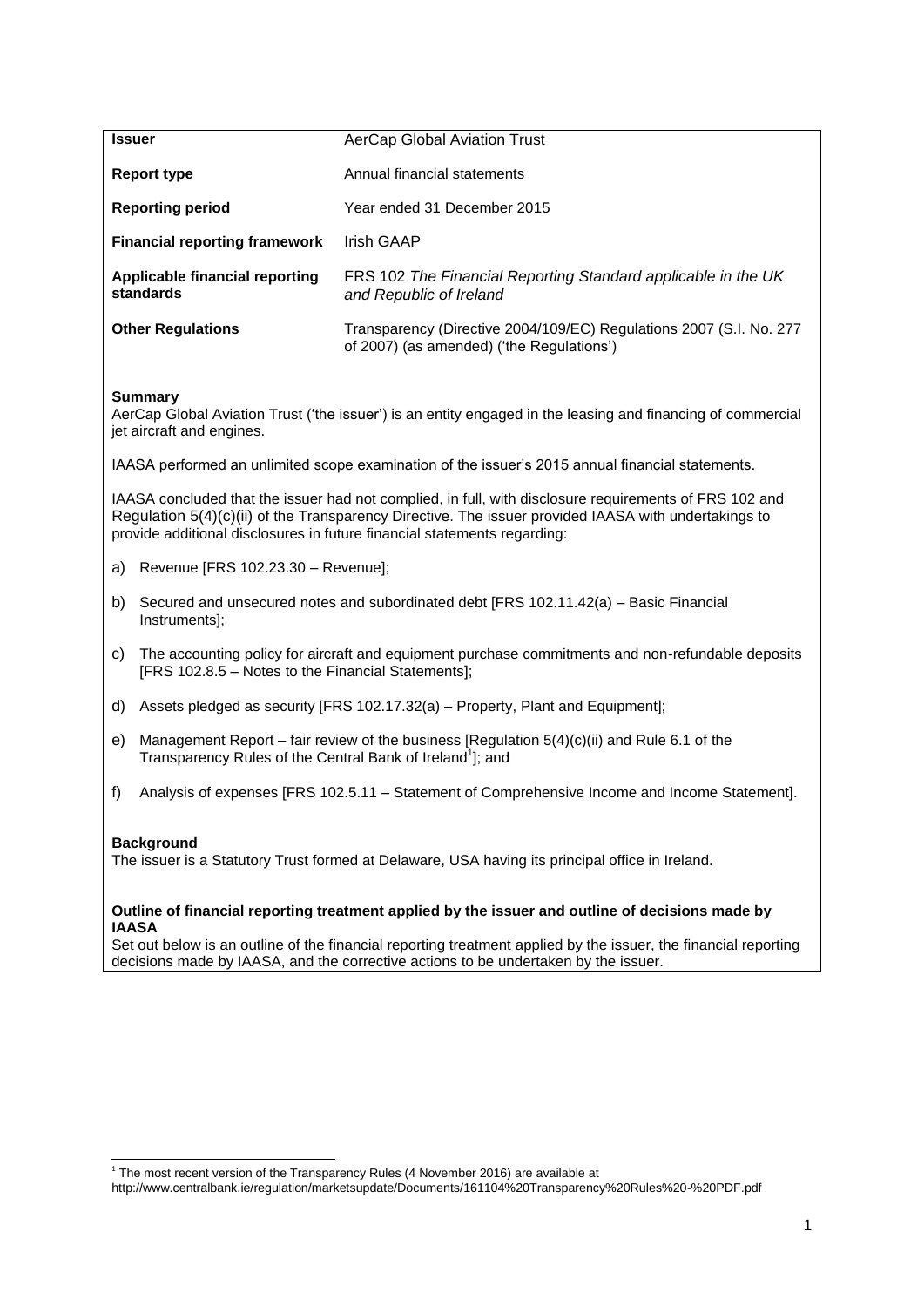#### **Financial reporting treatment applied by the issuer Outline of decision made by IAASA and corrective action to be undertaken by the issuer**

### **REVENUE [FRS 102.23.30 – REVENUE]**

The Notes to the financial statements disclosed that revenue arose from a number of sources including:

- rentals from aircraft on operating leases;
- unearned revenue from finance and sales type leases;
- aircraft trading transactions;
- **·** lease management fees;
- interest;
- supplemental rent to cover anticipated maintenance costs;
- end-of-lease compensation adjustments;
- bank interest on cash and cash equivalents; and
- interest amortisation from security deposits.

However, the notes to the financial statements provided only limited analysis of revenue by category.

IAASA questioned whether the issuer had complied, in full, with the disclosures of revenue by category as required by FRS 102.23.30.

IAASA concluded that the disclosures provided in the financial statements did not meet the requirements of FRS 102.23.30 in full.

The officers confirmed that future financial statements would, if material:

- (a) disclose each category of revenue in accordance with the disclosure requirements of FRS 102.23.30. This disclosure would cover revenue earned from each of the following categories:
	- lease rentals;
	- unearned revenue from finance leases;
	- supplemental rent:
	- end-of-lease compensation adjustments
	- asset value guarantees; and
	- net insurance proceeds; and
- (b) separately disclose revenue derived from each major geographic region.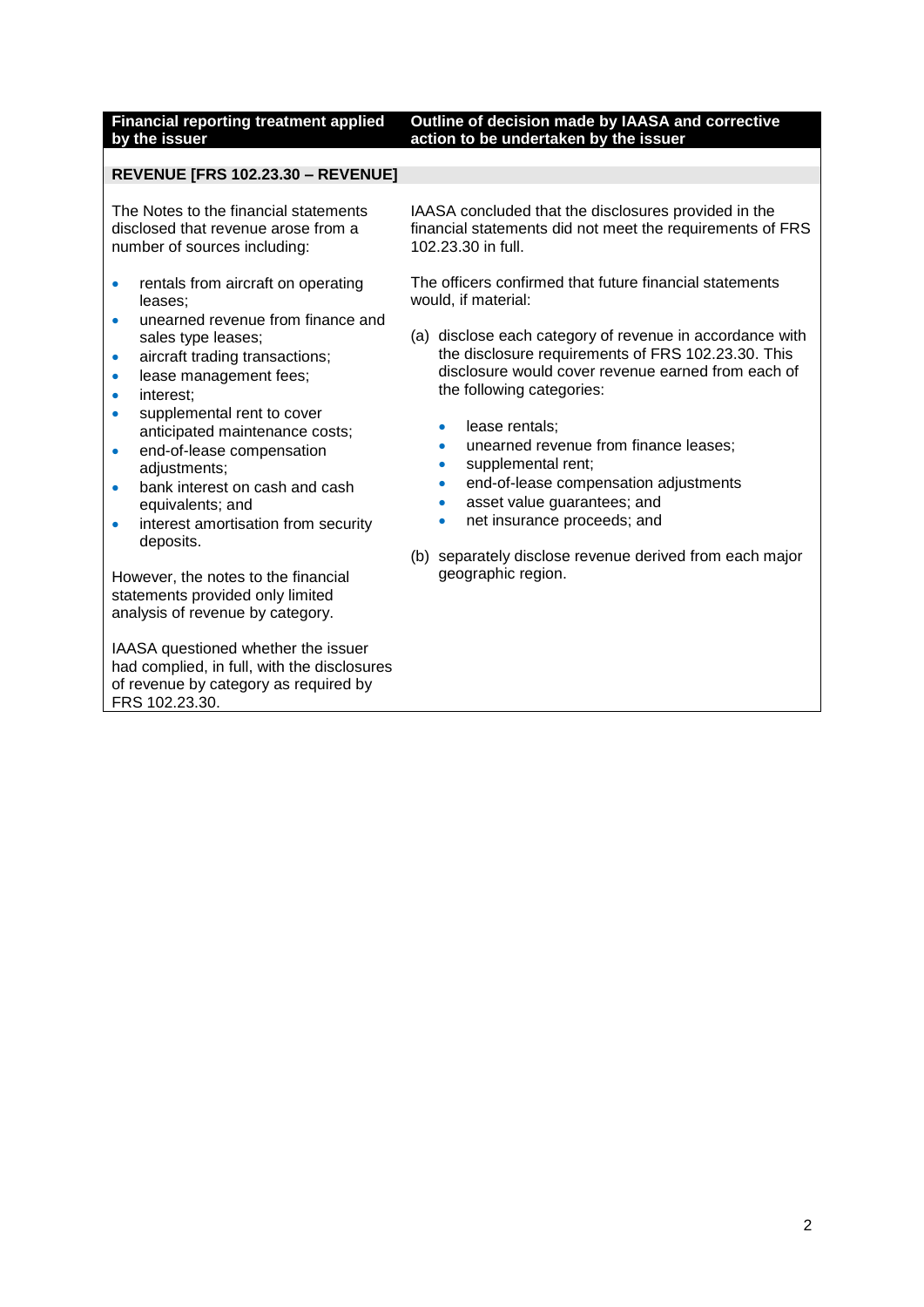**Outline of decision made by IAASA and corrective action to be undertaken by the issuer**

#### **SECURED AND UNSECURED NOTES AND SUBORDINATED DEBT [FRS 102.11.42(A) – BASIC FINANCIAL INSTRUMENTS]**

The Notes to the financial statements disclosed that the issuer had co-issued senior unsecured notes amounting to US\$2bn during 2015 together with a similar material redemption of senior unsecured notes during 2015.

FRS 102.8.2 states that the notes to financial statements shall provide information that is relevant to an understanding of any of them.

In addition, FRS 102.11.42 *– Basic Financial Instruments* states that an entity shall disclose information that enables users of its financial statements to evaluate the significance of financial instruments for its financial position and performance. For example, for long-term debt such information would normally include: '*the terms and conditions of the debt instrument (such as interest rate, maturity, repayment schedule, and restrictions that the debt instrument imposes on the entity)*.'

IAASA concluded that the issuer had not complied, in full, with the requirements of FRS 102.8.2 and FRS 102.11.42.

The officers confirmed that future financial statements would provide:

- (a) disclosure of the nature of the risks and restrictions that are imposed on the issuer arising from the issuance of secured and unsecured notes and subordinated debt; and
- (b) a reconciliation of the movement in each class of debt in tabular format, notwithstanding that such a reconciliation is not an explicit requirement of FRS 102.

IAASA's view is that a reconciliation of the issuer's debt is information that is relevant to an understanding of the movement of each class of secured and unsecured notes and subordinated debt during the year and is, therefore, required by FRS 102.8.2.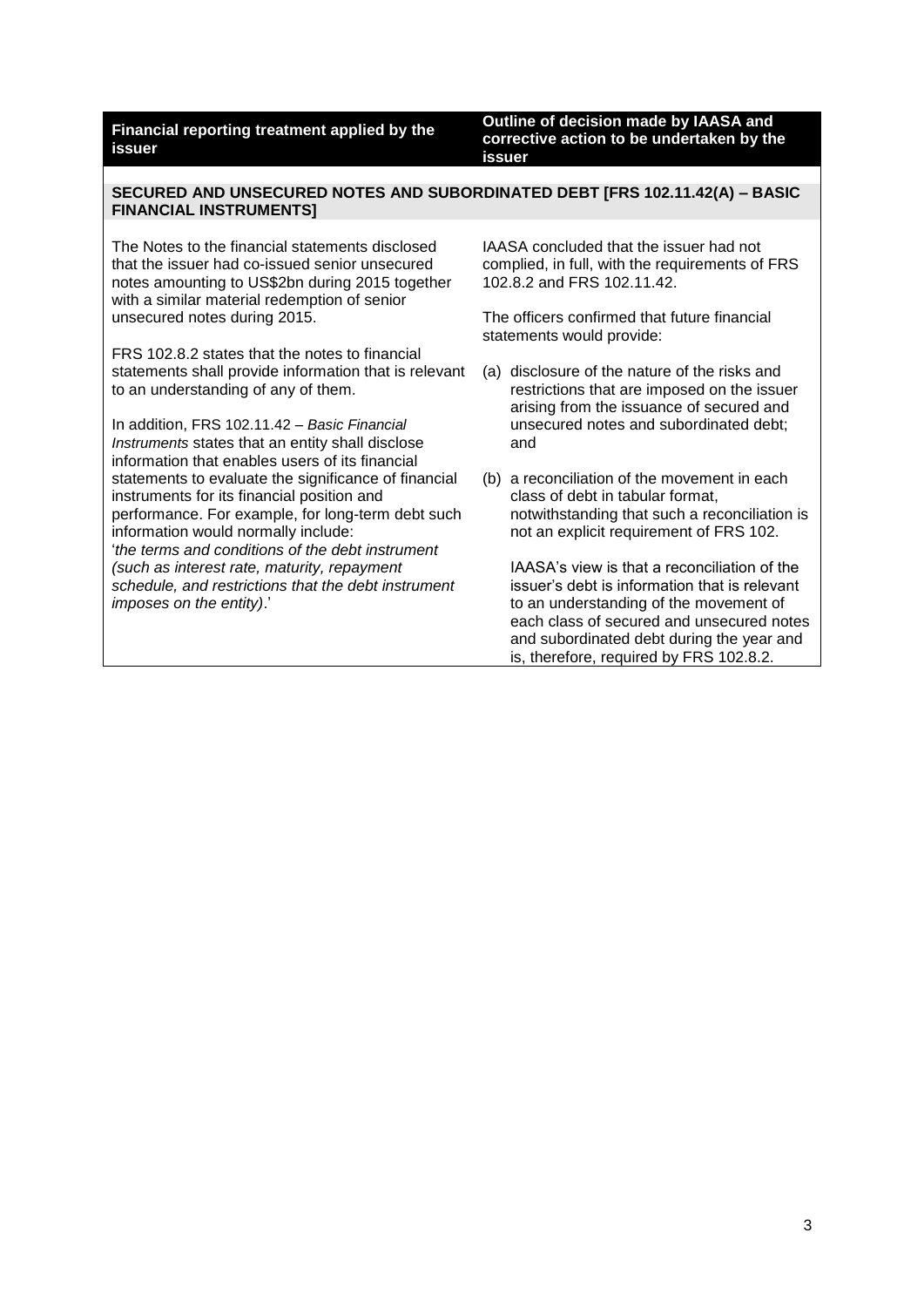**Outline of decision made by IAASA and corrective action to be undertaken by the issuer**

### **ACCOUNTING POLICY FOR AIRCRAFT AND EQUIPMENT PURCHASE COMMITMENTS AND NON-REFUNDABLE DEPOSITS [FRS 102.8.5 – NOTES TO THE FINANCIAL STATEMENTS]**

FRS 102.8.5 requires entities to disclose, in the summary of significant accounting policies, the measurement bases and accounting policies used that are relevant to an understanding of the financial statements.

The issuer paid non-refundable deposits on purchase commitments amounting to US\$679m as at 31 December 2015 and the final purchase price of the aircraft can vary due to a number of factors.

IAASA requested clarification of the issuer's accounting policy for the recognition, measurement, presentation and disclosure of aircraft purchase commitments and non-refundable deposits and non-transferable options to acquire additional aircraft, in particular:

- (a) the timing of initial recognition of purchase commitments, non-refundable deposits and nontransferable options;
- (b) the point at which ownership of aircraft passes to the issuer;
- (c) the point at which the final purchase price for aircraft subject to purchase commitments is known; and
- (d) which items have been included in the cost of aircraft.

IAASA concluded that the disclosures of the accounting policy for aircraft purchase commitments and non-refundable deposits did not comply, in full, with the requirements of FRS 102.8.5.

The officers have agreed to augment the accounting policies in respect of aircraft deposits and purchase commitments as set out at items (a) to (d) in the column opposite.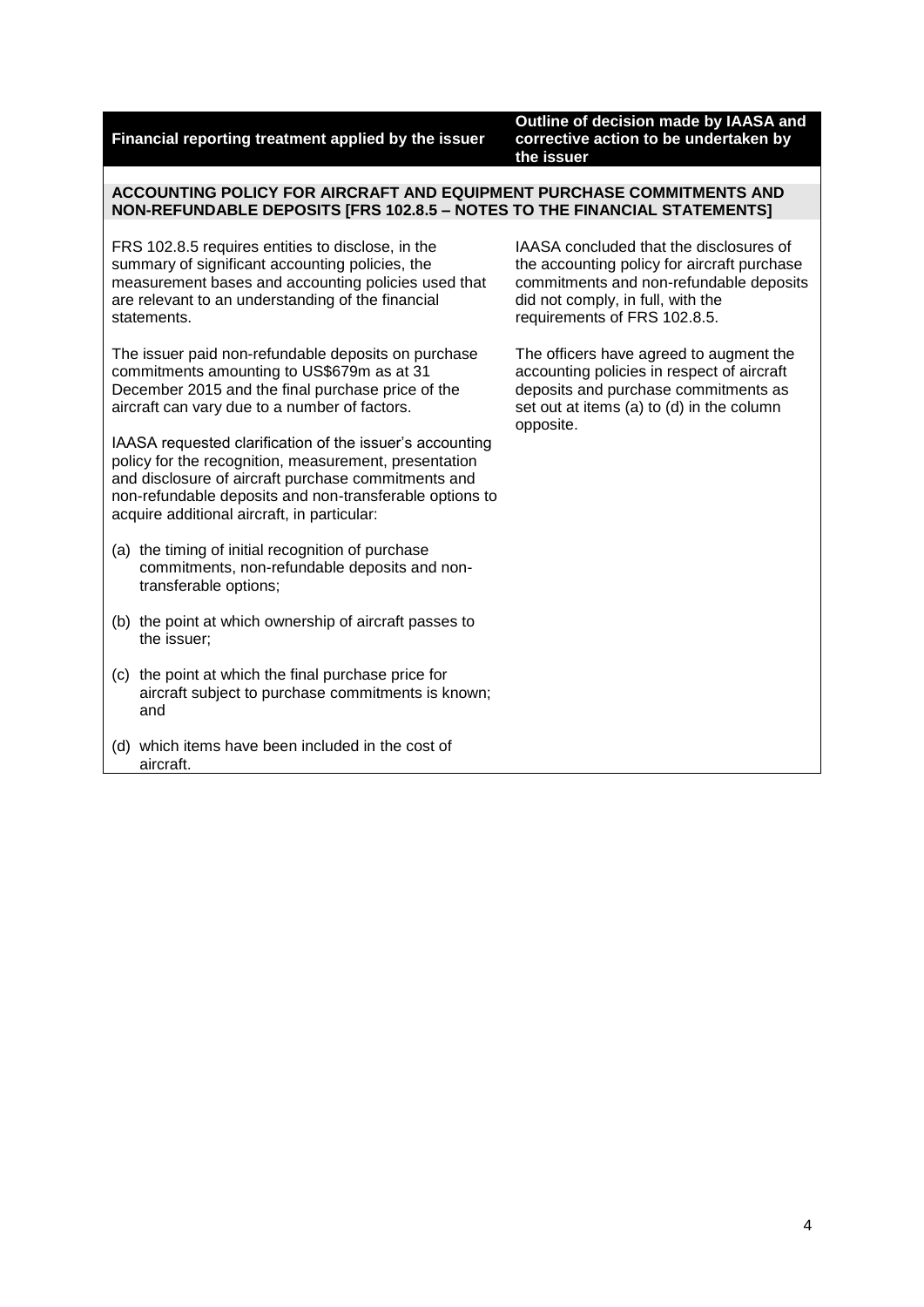| Financial reporting treatment applied by<br>the issuer                                                                          | Outline of decision made by IAASA and<br>corrective action to be undertaken by the issuer                                                 |
|---------------------------------------------------------------------------------------------------------------------------------|-------------------------------------------------------------------------------------------------------------------------------------------|
|                                                                                                                                 |                                                                                                                                           |
| AIRCRAFT PLEDGED AS SECURITY [FRS 102.17.32(A) - PROPERTY, PLANT AND<br><b>EQUIPMENTI</b>                                       |                                                                                                                                           |
|                                                                                                                                 |                                                                                                                                           |
| FRS 102.17.32(a) requires an entity to<br>disclose:                                                                             | IAASA concluded that the financial statements did<br>not provide sufficient information about assets<br>pledged as collateral.            |
| (a) the existence; and                                                                                                          |                                                                                                                                           |
| carrying amounts<br>(b)                                                                                                         | The issuer confirmed that future financial statements<br>would comply, in full, with the disclosures<br>requirements of FRS 102.17.32(a). |
| of property, plant and equipment to which the<br>entity has restricted title or that is pledged as<br>security for liabilities. |                                                                                                                                           |
| The issuer confirmed that aircraft may be<br>pledged as collateral for external funding<br>requirements.                        |                                                                                                                                           |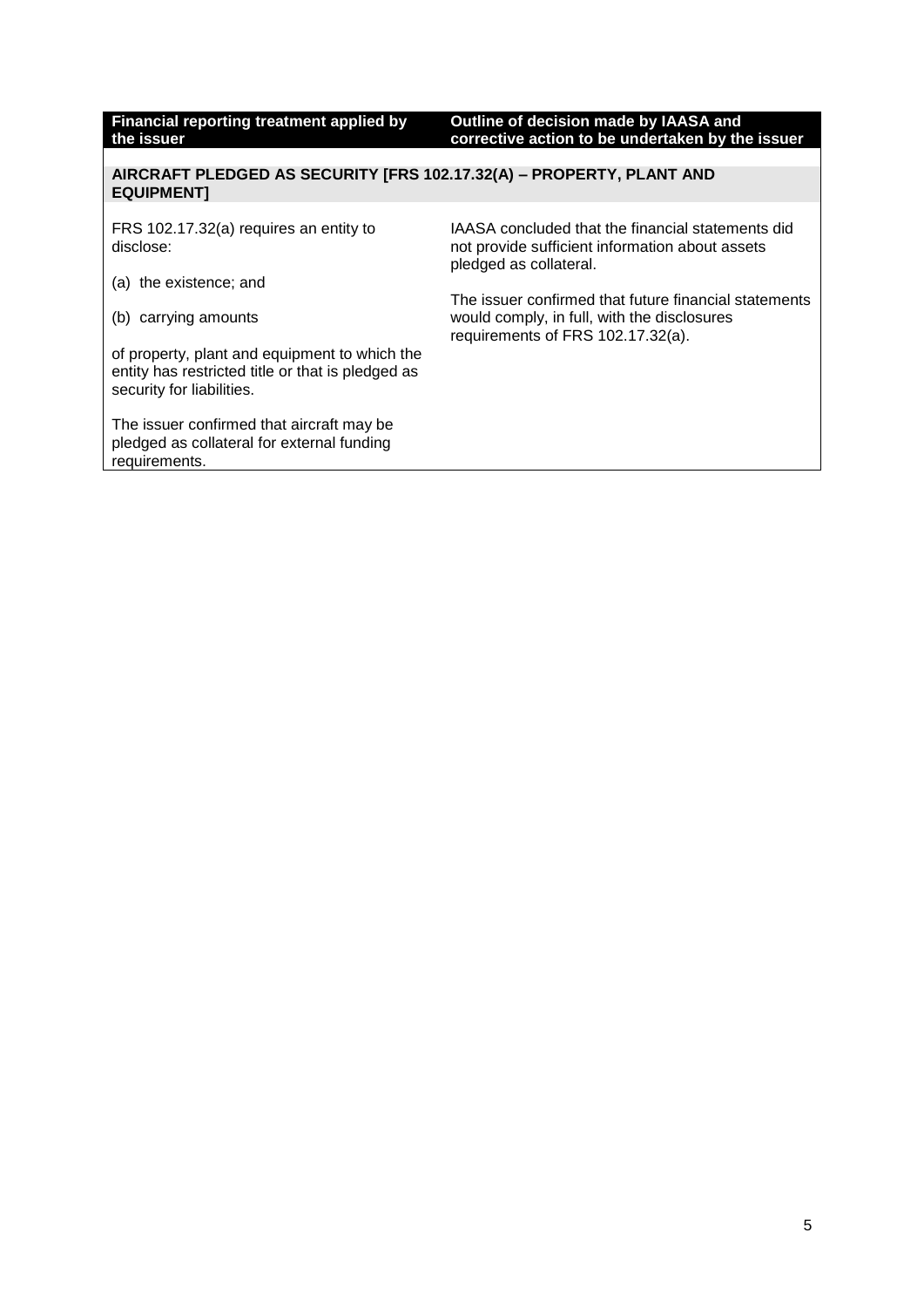**Outline of decision made by IAASA and corrective action to be undertaken by the issuer**

**MANAGEMENT REPORT – FAIR REVIEW OF THE BUSINESS [REGULATION 5(4)(C)(II) AND RULE 6.1 OF THE TRANSPARENCY RULES OF THE CENTRAL BANK OF IRELAND]**

Regulation  $5(4)(c)(ii)$  requires that the Management Report includes a fair review of the development and performance of the business and the position of the issuer together with a description of the principal risks and uncertainties that they face.

Rule 6.1 of the Transparency Rules requires disclosures of balanced and comprehensive analysis of the development and performance of the issuer's business during the financial year.

A number of matters were noted during IAASA's examination of the financial statements which did not appear to have been reflected in the Management Report, e.g.:

- (a) the significant movement in gross profit margin and profit on ordinary activities;
- (b) the significant movement in operating expenses;
- (c) an increase in the investment in subsidiaries;
- (d) the co-issuance of US\$2.0bn of senior unsecured Notes during the year; and
- (e) the reduction of the issuer's revolving credit facility to US\$500m from US\$1.0bn.

IAASA concluded that the Management Report did not comply, in full, with the disclosure requirements of Regulation 5(4)(c)(ii) and Rule 6.1 of the Transparency Rules.

The officers agreed that future Management Reports would be expanded to provide more extensive disclosures and would reflect information that is specific, relevant and material to the particular year such as those matters specified at items (a) to (e) in the column opposite.